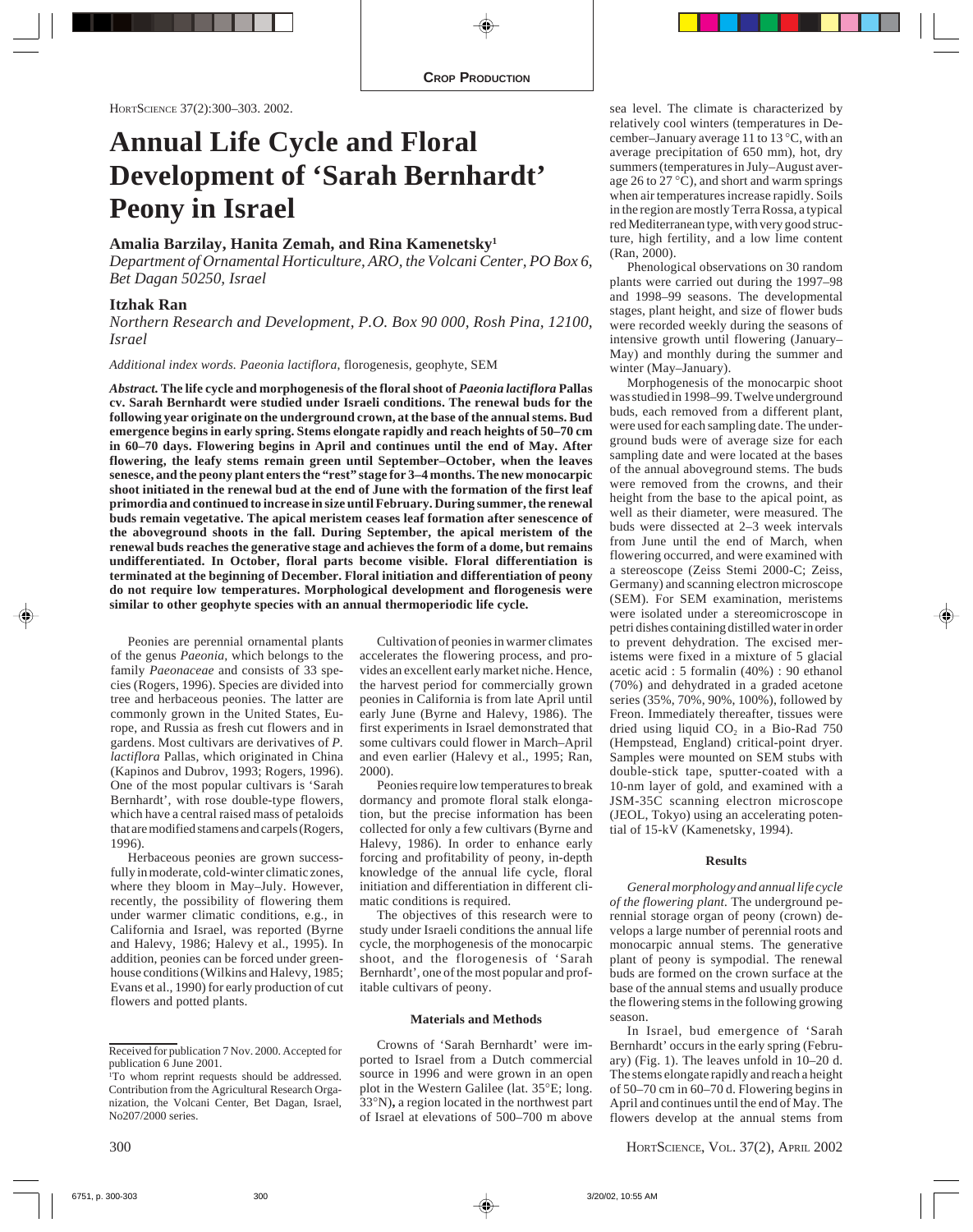

Fig. 1. Life cycle of *Paeonia* 'Sarah Bernhardt' field-grown in Israel.

terminal and axillary floral buds. Under optimal growing conditions, the terminal flower may reach 15 cm in diameter, while axillary flowers reach 8–10 cm in diameter. Each flower consists of five green sepals and numerous petals and petaloids of rose color. After flowering, leafy stems remain green until September–October, when the leaves senesce and abscise, and peony plants enter the "rest" stage, which lasts for 3–4 months.

*Morphogenesis of the monocarpic shoot.* Renewal buds on the crown are protected by 4–8 specialized cover leaves which firmly envelop the inside parts of the bud. In June, average size of the examined renewal buds was  $5.2 \pm 0.6$  mm in height and  $4.1 \pm 0.6$  mm in diameter (Fig. 2). Development of the monocarpic shoot in the renewal bud begins with the formation of leaf primordia in the apical meristem at the end of June, after the flowering of the aboveground annual stems was completed (Fig. 3 a and b). At this time, the apical meristem was flat and about half of the renewal buds had initiated leaf primordia. In early August, leaf primordia formed in all the renewal buds, which were  $8.6 \pm 1.0$  mm in height and  $6.8 \pm 1.0$  mm in diameter (Figs. 2, 4a). After initiation of leaf primordia, the apical meristem produced 4 leaf-like bracts, which were arised symmetrically on the periphery of the meristem. This initiation of the bracts reveals the end of the vegetative stage.



Fig. 2. Growth dynamics of the underground renewal buds of *Paeonia* 'Sarah Bernhardt' in Israel in June– February.

At the beginning of September, only 2 out of 12 buds proceeded to the generative stage, but during September apical meristem of all the buds became generative. This alteration was accompanied by visible changes—the apical meristem became round and domeshaped (Fig. 3c). Generative meristems remained undifferentiated and were  $0.2 \pm 0.01$ mm in diameter at the beginning of October. At this time, leaf primordia were  $3.6 \pm 0.4$ mm long in all examined buds. In October, the apical meristems expanded to  $0.3 \pm 0.02$ mm and began to produce sepals, petals, and petaliods (Fig. 3d). Concurrently, the height and diameter of the renewal buds reached 14.1  $\pm$  2.5 and 11.2  $\pm$  2.5 mm, respectively (Fig. 2). At the beginning of November, flower differentiation was observed in 100% of the renewal buds.

Differentiation of floral parts began on the periphery of the generative meristem and progresses centripetally (Fig. 4b). After formation of numerous petals and petaloids, differentiation ceased at the beginning of December. An undifferentiated space of 0.5– 0.7 mm in diameter remained between central petals of the developing flower (Fig. 4c). However, the differentiation of flower parts was terminated. No formation of the stamens, staminodes, or gynoecium segments was observed. At this stage, the height and diameter of the renewal bud reached  $15.4 \pm 2.2$  and  $11.4 \pm 2.2$  mm, respectively (Fig. 2).

In addition to the central flowering shoot, each renewal bud contains 3–6 axillary shoots (Fig. 4b). In the larger axillary shoots, the apical meristem became generative simultaneously with the central floral bud, and further differentiation of floral parts in the central and axillary buds occurred concurrently. Smaller axillary shoots, however, usually remained vegetative.

Starting at the beginning of December, a fully differentiated monocarpic shoot slowly elongated within the renewal bud. At the beginning of February, just before emergence, the height and diameter of the renewal bud reached  $19.9 \pm 1.2$  and  $11.4 \pm 1.0$  mm, respectively (Fig. 2). It contained central shoot that was  $5.0 \pm 0.3$  mm long, and 4–6 axillary shoots, that were 2–4 mm long (Fig. 5).

## **Discussion**

A morphological analysis of the peony 'Sarah Benhardt' revealed its similarity to other geophyte species with an annual thermoperiodic life cycle. A perennial crown (metamorphosed underground shoot) serves for the accumulation of the storage products (Kapinos and Dubrov, 1993) and plant renewal. Numerous buds, formed on the surface of the crown and near the bases of aboveground stems, develop into monocarpic shoots, which consist of many leaves and terminal and axillary flowers. It was shown by Byrne and Halevy (1986) that, in California, the initiation of flower parts begins in the renewal bud in June. However, in Israel, leaf initiation occurs in the renewal bud in June, after flowering of the parent plants, but the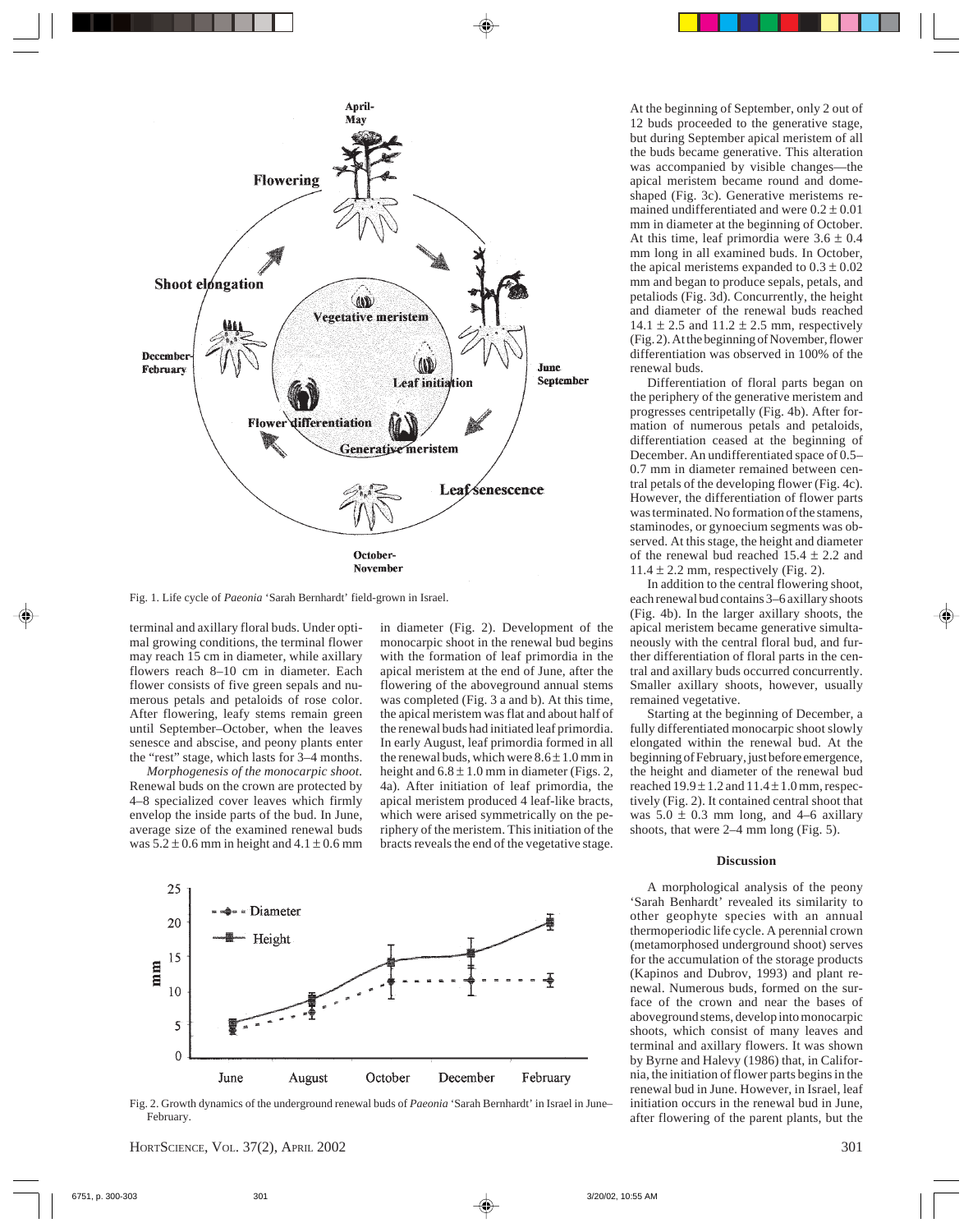

Fig. 3. Stereoscope microphotographs of intrabud development of *Paeonia* 'Sarah Bernhardt' in Israel. (**a**) Vegetative meristem (VM) with differentiated leaf primordium (LP). Bar = 0.1 mm. (**b**) Differentiation of several leaf primordia (LP) in the apical meristem in July. Bar = 0.5 mm. (**c**) After producing of leaflike bracts (Br), the apical meristem becomes reproductive (RM). Bar = 0.3 mm. (**d**) Differentiation of bracts (Br) around the generative meristem (RM), leaf primordia (LP) are visible. Bar = 0.3 mm.



Fig. 4. (**left**) Scanning electron microphotographs of intrabud development of *Paeonia* 'Sarah Bernhardt' in Israel. (**a**) Initiation of leaf primordia (L) in the apical meristem in June. Apical meristem is flat and is visible in the central part of the bud. Bar  $= 0.5$  mm. (**b**) Floral differentiation in November. Leaf primordia (L) surround the developing flower (F). Petal differentiation begins on the periphery of the generative meristem and progresses centripetally. In addition to the central flowering shoot, each renewal bud contains 3–6 axillary lateral shoots (LS). Cover leaves removed. Bar = 1 mm. (**c**) After formation of sepals (S), numerous petals (P) and petaloids, differentiation ceases at the beginning of December. An undifferentiated space 0.5–0.7 mm in diameter remaines between central petals (P) of the developing flower. Bar = 5 mm.



Fig. 5. Structure of the renewal bud of *Paeonia* 'Sarah Bernhardt' at the beginning of February, just before emergence. The renewal bud is protected by cover leaves (left). It contains central shoot (CS) 0.6–0.7 cm long, and 4–6 axillary lateral shoots  $(LS)$  0.2–0.5 cm long. Bar = 1 cm.

apical meristem remains vegetative until September. The differentiation of floral parts began in October, after senescence of the aboveground shoots, and ceased at the beginning of December.

It is known that flower initiation in geophytes takes place at different times of the year and at different stages in plant development (Le Nard and De Hertogh, 1993a). As in the tulip (*Tulipa* L.), hyacinth (*Hyacinthus orientalis* L.), crocus (*Crocus* L.), and some *Allium* species (Hartsema, 1961; Kamenetsky, 1997; Le Nard and De Hertogh, 1993b), floral initiation and differentiation of peony does not require cold induction, whereas dormancy break and further elongation of the floral stalk require low temperatures (Byrne and Halevy, 1986). This life cycle differs considerably from those of other geophytes [such as iris (*Iris* L.), lily (*Lilium* L.), or onion (*Allium cepa* L.)], in which cold induction promotes flower initiation (Le Nard and De Hertogh, 1993a; Rabinowitch, 1990).

Since the transition from the vegetative to the reproductive phase occurs in 'Sarah Bernhardt' in September, temperature regime during the summer period may accelerate or delay intrabud florogenesis. This has been shown for other geophytes, e.g., *Narcissus* (Hanks, 1993), tulip (Le Nard and De Hertogh, 1993b), and *Allium* (Kamenetsky et al., 2000). Further studies may clarify the effect of high temperatures on flower initiation and contribute to the development of an effective system for peony cultivation in the regions with warm climates.

The flowering of peony, as with many other geophytes, is affected by low temperatures. It has been shown for several peony cultivars that prolonged chilling prior to forcing at warm temperatures promotes dormancy release and flower stem elongation (Byrne and Halevy, 1986; Evans et al., 1990). It is, however, commonly accepted that the developing flower buds become receptive to low temperatures only after they reach a certain stage of development (Le Nard and De Hertogh, 1993a). Thus, the sequence of changes in apical meristem of peony has to be taken into consideration for the development of an effective system for peony forcing, cultivation, or both in warm regions.

## **Literature Cited**

- Byrne, T. and A.H. Halevy. 1986. Forcing herbaceous peonies. J. Amer. Soc. Hort. Sci. 111:379– 383.
- Evans, M.R., N.O. Anderson, and H. F. Wilkins. 1990. Temperature and  $GA<sub>3</sub>$  effect on emergence and flowering of potted *Paeonia lactiflora*. HortScience 25:923–924.
- Halevy, A.H., D. Weiss, A. Shlomo, V. Naor, M. Levy, and M. Cohen. 1995. Introduction of herbaceous peony for cut flower production in Israel. Dapei Meida—Bul. of Israeli Grower's Asn. 5:58–63 (in Hebrew).
- Hanks, G.R. 1993. *Narcissus,* p. 463–558. In: A.A. De Hertogh and M. Le Nard (eds.). The physiology of flower bulbs. Elsevier, Amsterdam.
- Hartsema, A.M. 1961. Influence of temperatures on flower formation and flowering of bulbous and